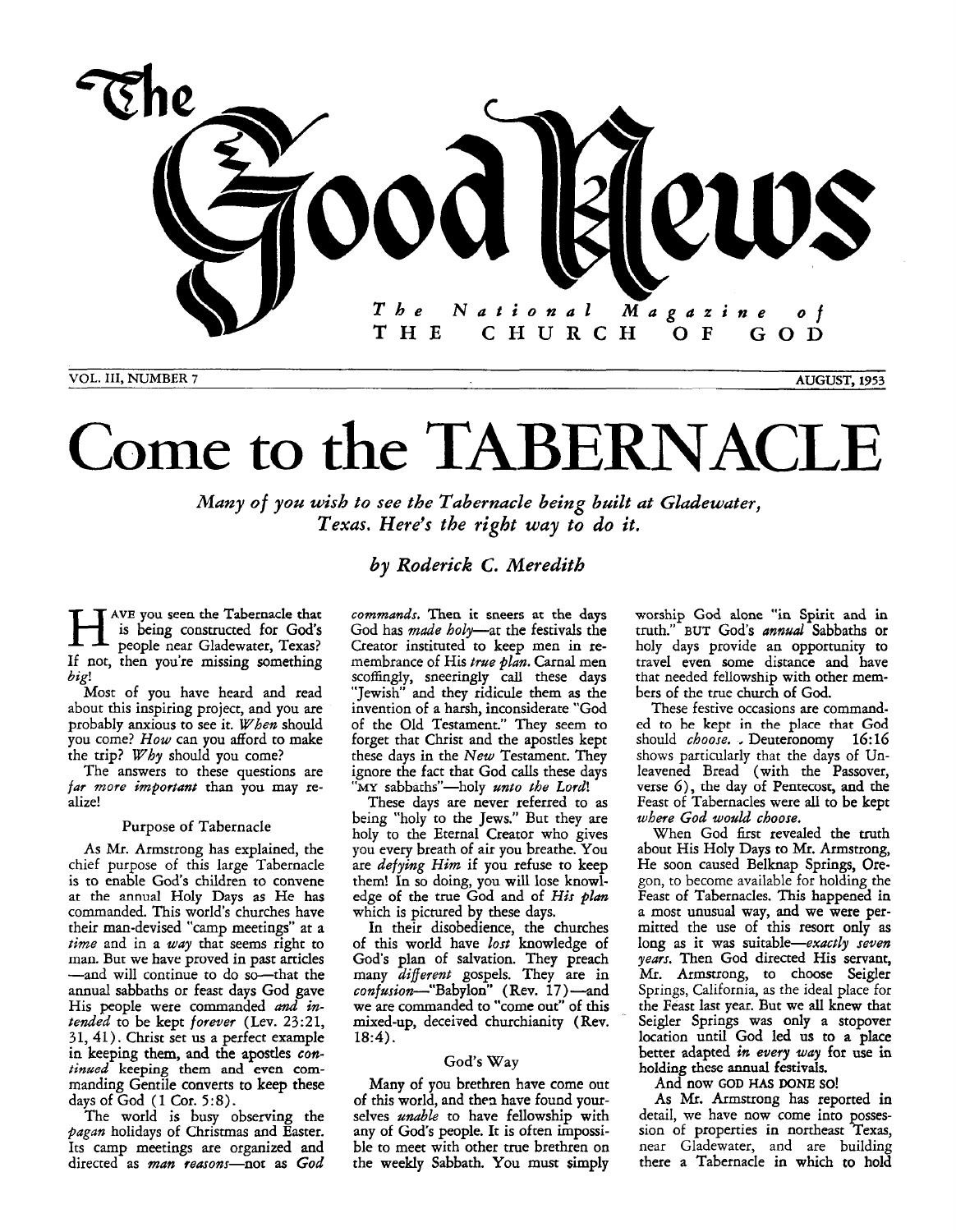serviccs at thcsc annual convocations. This property is in the very *center* of our heaviest listening area for the broadcast. It has much natural beauty, a warm climate similar to that in Palestine, and is *ideal in every way* for holding God's annual festivals!

To one who knows the facts, *this is*  God's selection-God's way!

## **A** Duty and Privilege

**At** last we have been blessed with a place *owned* by God, deeded in His name through the Radio Church *of*  God. It is the location that is *closest* to the *greatest number* of you brethren. *God* has brought this about so that all of us may worship and rejoice together in the annual festivals He has ordained.

The three great feasts of the year are the Passover with the Days of Unleavened Bread, Pentecost, and the Feast of Tabernacles. God *commands* the converted men to attend these three feasts (Deut. 16: 16). **As** the heads and tepresentatives of the households, the men's presence is absolutely commanded. And God's word shows in Deut. 12:5-7 and other places that the *entire family*  should try to attend these festivals.

These occasions are not man-made. They are *holy convocations*-COMMAND-ED ASSEMBLIES! (Lev. 23:7, 21, 35) God does not **say** "il" **you** want to come. He *orders* you to attend. DO YOU think your Creator has the authority to order you to do something? Apparently some of you brethren have not fully realized the seriousness of this command. May God help you to be zealous in obeying Him!

Besides being the command of a loving God, attending these festivals is a great joy and privilege. God gave these days for our good-that we might come to know Him better, to know and love the brethren, and that the true church of God might be bound together.

Many of you whom we have met on baptizing tours say that you would give anything to experience the joy and thrill of meeting with more of God's own children-the type of humble, sincere, God-fearing people with whom you can freely discuss God's word in love and harmony.

Attending God's annual festivals is His solution-the Bible solution-the *right way* to solve this problem! **YOU**  will have to *experience* the Feast of Tabernacles before you can fully realize the joy, peace, happiness and the spirit- **11-1** "life" **one** feels at this **f~stival** 

For every true Christian, it is both a duty and a priceless blessing and privilege to attend these spiritual "feasts."

#### How to Afford It

God has not only provided, but also

*conmnded* **a way to** make it financially possible for everyone to keep His Holy Days!

It **is** a way which requires continual EFFORT and determination from true Christians. But if we are to be OVER-COMERS-and *they only* will be priests and **kings** in the Kingdom of Godthen we will have to exercise enough strength of character and will to obey this command of God. Actually it works no real hardship, but brings a great blessing to ourselves and others. It is a way that builds faith, hope, and patient love. What does God command?

God commands us in Deuteronomy *14:22-27* to save a special or *second*  tithe, *to* go to the place God selects for each of His festivals, and *to rejoice* in them. **This** second tithe is for expense money to enable us to keep God's annual Holy Days. In ancient Israel most of *the* money was spent for food there, as the expense for traveling was almost nothing. Today, however, out greatest expense is often transportation rather than food. As the purpose of this *second tithe* is to enable us to attend the festivals, we will often spend a good portion in transportation.

This second or *special* tithe should be saved out of each pay check or bit of income. It should be set aside regularly and *saved* as expense money to enable you and the converted members of your family to attend God's feasts.

That is *God's wuy-Gods* command!

Do you think it will be impossible to do what God says? Certainly *not!* All through your Bible, God **has** promised *blessings* on those who obey Him. And God *Keeps* His promises! We will actually be *better* off financially and every other way if we obey these commands.

Be sure to start saving this tithe *immediately* so you can attend the Feast of Tabernacles and God's other feasts this year! It may require determination and sacrifice, but that is the very *way* to develop character. And you'll be blessed in every way if you do.

#### Not the *First* Tithe

Please do not confuse this second tithe, especially for these occasions, with the first tithe which God has commanded us to render to His true ministers for proclaiming to the whole world the Gospel. *Unlike* the second tithe, the *first* tenth or tithe of our income belongs to God. He created **all** things and is only *permitting* man to use this material **world** anyway. "The earth is the Lord's, and the fulness thereof; the world, and they that dwell therein" (Ps. 24:1).

In Numbers 18:21 we read that God gave a tenth or "tithe" of Israel's income to the Levites for an inheritance. This tithe does not belong to us, it is the inheritance of God's ministry. Today the priesthood has been *changed* (Hebrews  $7:12$ )-the ministry of CHRIST superseding the Levitical priesthoodso we now pay our tithes to God's representatives, Christ's true ministers, for the gospel work  $(I \text{ Cor. } 9:14)$ .

In Malachi 4:8-12, it says that **we** are *robbing* God if we fail to render to Him (through His true servants) tithes *AND* offerings. Most people in this confused world don't even realize this. But once we have the knowledge of the truth, we had better repent and begin to obey God in this matter. It is all for our own good though. **As** we just read in Malachi, if we do obey God by paying our tithes and giving offerings-He will bless **us** abundantly. But God does want us to be willing to obey Him, and to put that ahead of our own selfish desires.

In Deuteronomy  $14:22-27$ , we find that our Creator commands us to lay by a second tithe of our increase or income and go to the place which God has chosen. From this tithe we ourselves are to eat, drink, and rejoice in this place -the place God has chosen for His annual Holy Days are to be held. We set aside this spccial tithe (or *tenth)* of **our**  income *every year* in order that we might have the expense money to attend and to rejoice with the brethren.

Notice *it* says in verse 23, "and THOU shalt eat before the Lord thy God . . .

*This* tithe is to be spent on *yowself*  -not for the ministry. Since there is a commanded tithe for the ministry, this must be *another, different* tithe.

In the twelfth chapter of Deuteronomy, this *special* tithe is mentioned in verses 6, 11 and 17 along with the offerings Israel used to bring. Here again this second or *special* tithe is for *you*  to use at the place which God has chosen for *you* to appear before Him on these annual Holy Days.

Yes, God has provided a method by which we can keep His festivals IF we are willing to do our part! It isn't difficult once we try. God has promised to care for our every need (I Peter **5:l).**  And *if we love the brethren* we won't fail to do it.

Are we going to follow Christ or not? Let every one examine his own heart!

#### Use 'Wisdom

Let's use the minds God has enclowed<br>us with to carry out these commands in a reasonable manner. Deut. 14:22 states that you shall tithe the increase of your sced. Then it is certainly permissible for you farmers to bring some of your produce or canned goods to the feasts instead of money.

Sad as it sometimes is, with some families, the second tithe *just hasn't been (Please continue on page 6)*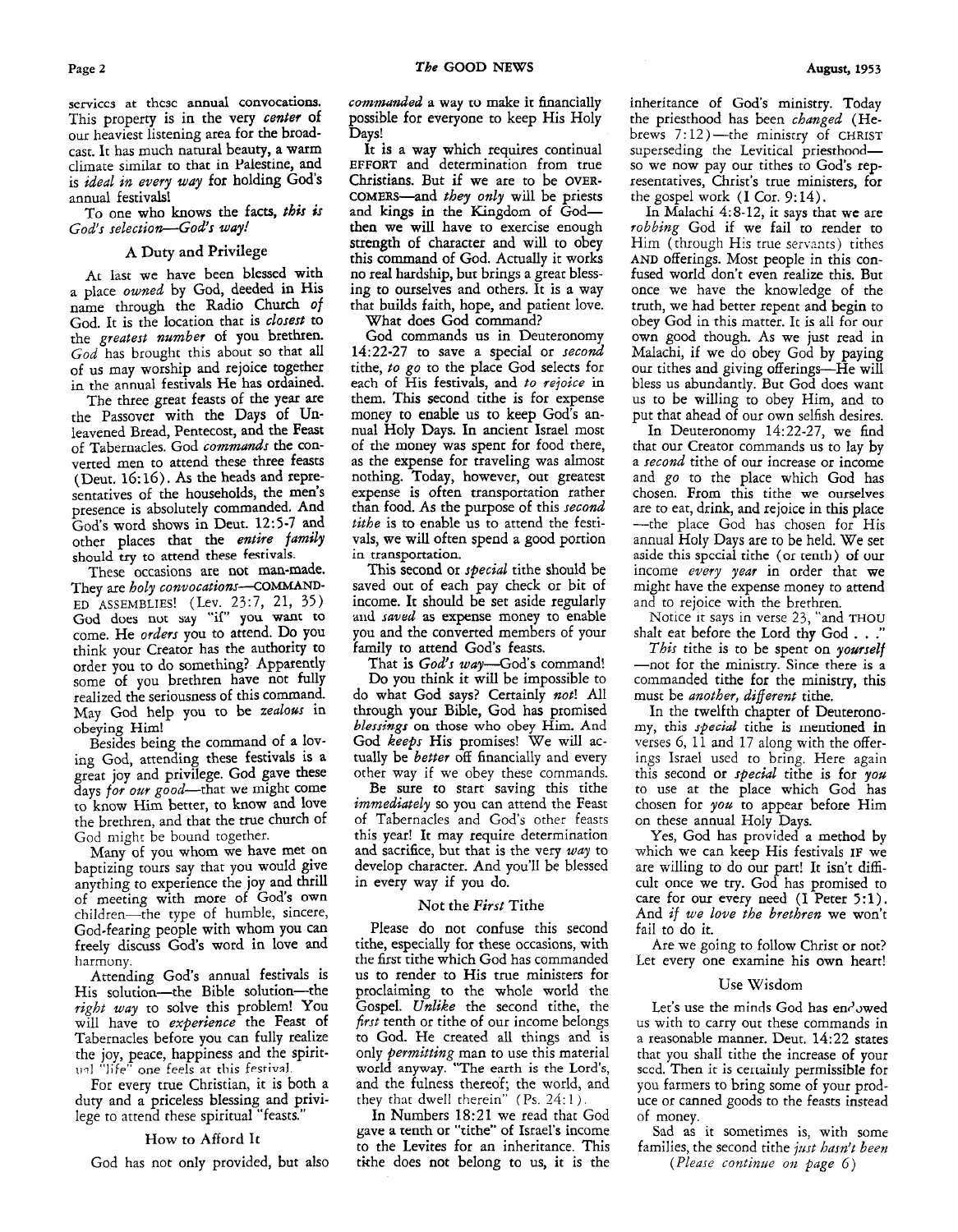# GOVERNMENT in Our Church

*When Jesus founded our church-God's Church-did He permit us to decide how the church should be run? Who beads the church and directs its work-the congregation, Mr. Armstrong, or Jesus Christ? Are we free to establish any kind of church government-or no government*  at all, if it pleases us? Let's learn the TRUTH on this vital question!

## *by Herman L. Hoeh*

**ESUS** gave his disciples the true form of government for His church -our church.

The true gospel is the good news of the kingdom-the *government* of God. God is Supreme Ruler. From Him proceeds **ALL** authority and power.

The true church-our church-is  $\sinh$ *ject* to God. The authority of God must be carried out in our church to which the gospel of the kingdom or *government* of *God* is committed.

#### What Kind **of** Government?

We, who have scparated from the world, have come to realize that society is organized in hundreds of forms of human government-man ruling man. Even the churches are organized with different types of *human* governmentthe congregational, the presbyterian, or the episcopal forms. Some are controlled by boards of men, others are **run**  by one-man dictatorships.

Naturally, we have *assumed* that if we arc to come out of the world and be separated from it, as Jesus commanded, then we must reject *all* authority or rule. It seems most of us take for granted that there should be no government in the church.

What we have failed to grasp is not that *all* government is wrong, but that *human* government-of man ruling man-is wrong. When we repented of breaking God's laws and surrendered to obey Him, *we were putting owselves under God's government,* his power and authority, whether or not we realized it!

The whole issue confronting the world at this very crucial moment in history is whether it will obey God's government or man's government.

The very fact that there **IS** human government proves that there is also DIVINE government-theocracy. If there **weie** no *divine* authority, there would have been no need for numerous forms of counterfeit human administrations.

The gospel of the kingdom is the good news of *God's* government. The church is composed of the *advance agents,* the emissaries, **uf** that government. To inherit and rule in that kingdom we must come under the authority of the rule of God now, in this lifetime.

## Source of Common Error

Especially in the United States, it has become that accepted teaching that authority was established to be flaunted and disobeyed. From childhood we were allowed to disobey our parents. We grew up seeing our friends and neighbors laugh and joke about anyone bearing authority-from the president of the United States to the teachers in grade schools.

To do as we please and to despise authority have become the accepted philosophy. Even after conversion, most of us have carried this same philosophy with us into the church. That's why we misunderstand the teachings of Jesus on church government. It's time we expelled this false philosophy from our thinking.

Notice Jesus' own words in Luke *22~25-26.* He is contrasting the government in the church with the *wrong* kind of human administration.

"And he said unto them, The kings of the Gentiles exercise lordship over them; and they that exercise authority upon them are called benefactors."

Isn't this a perfect description of Gentile dictatorships today? Dictators exercising lordship, claiming to be benefactors!

"But you shall *not* be so," said Jesus to the disciples. Here Jesus **is** giving the principle of *divine* government-God's government for our church.

Notice it! There is to be no exercising of lordship by *human* will and *human* desire. But does Jesus say there **is** to be no government, no difference in authority? Let's read what He continues to say-what most people have overlooked!

## **Right** Principle of Government

"But HE **THAT** IS **GREATEST AMONG YOU,** let him be **as** the younger; and HE **THAT** IS CHIEF, as he that doth serve. For," said Jesus, "I **am** among you as he that serveth"-yet he was their Lord and Master!

So there *are* differences in authority in God's government; some are *greater*  than others; some are *chief.* But they act as *servants of God,* not as lords over God's heritage.

Do we grasp the all-important significance of this teaching? Do we reall understand the great meaning of it? Among God's people, in His churchour church-there are some who carry greater responsibility and authority. But they exercise their power **as** the servants of God for the other members of the church.

Far from prohibiting all authority, Jesus sanctioned the right kind of government-God's rule, theocracy-for our church!

## WHY Church Government?

God's government in His church is merely His rule over our lives. It is the means by which *He* guides the work of the church and perfects its members.

Notice how clearly Paul explained the need of God's authority in the church.

What is the purpose of the ministry? "For the perfecting of the saints"-to make us complete in understanding the will of God; "for the work of the ministry"-to carry out the gospel to the whole world; "for the edifying of the body of Christ"-to correct, to instruct and to improve the whole church "till we all come in the unity of the faith, and of the knowledge of the Son of God, unto a perfect man."

God's rule in our church is to direct the work of the gospel, to keep you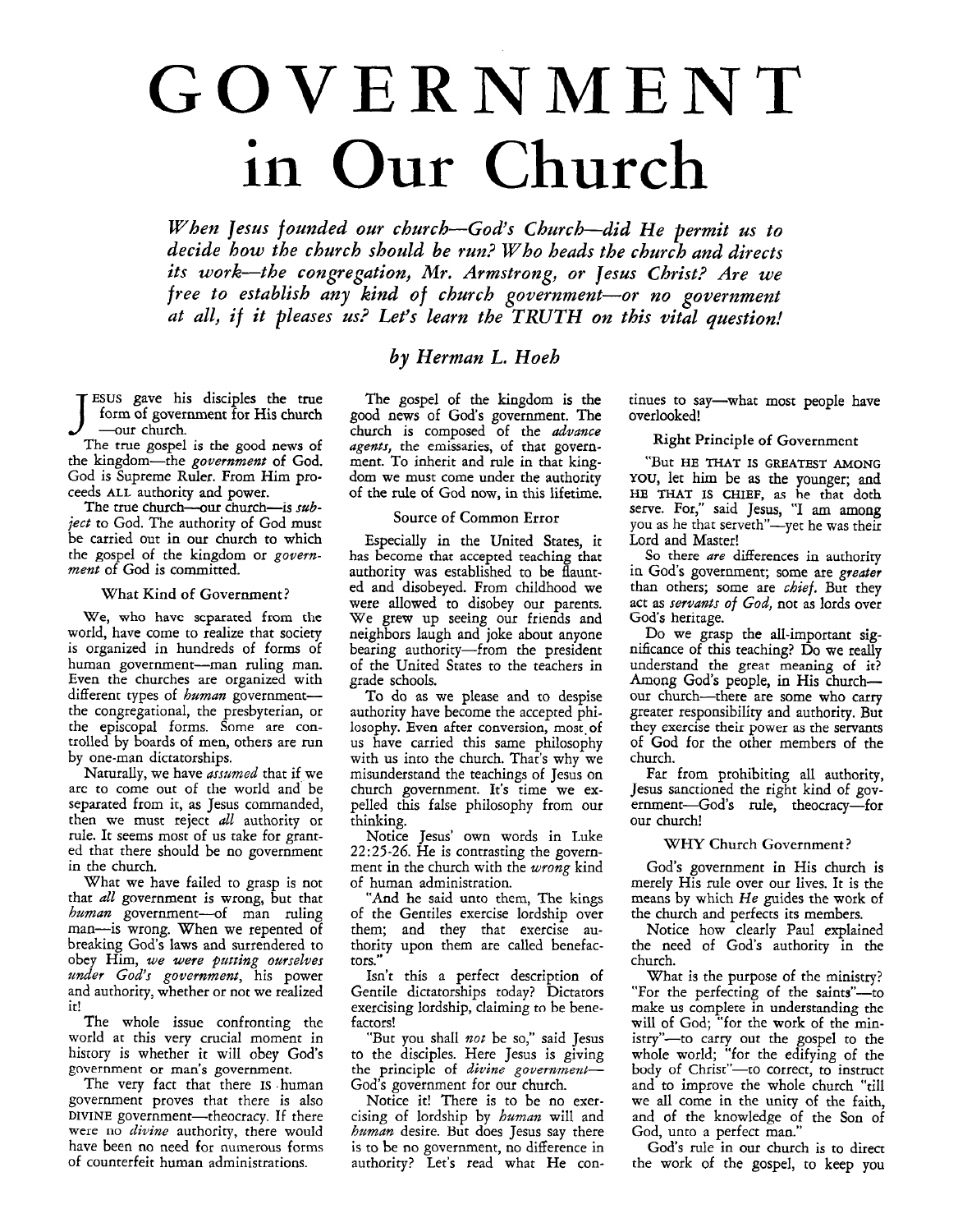

from being "carried about with every wind of doctrine" through the craftiness of cunning men who are already trying to enter in among you to deceive you (Eph. **4: 12-14).** 

**Nuw lei's understand** exactly what kind of authority Jesus established for our church today.

#### **New** Testament Instruction

Our knowledge of church government must come from the New Testament; for after the historic book of Acts closes there is a gap of more than fifty years after which we find changed doctrines, changed customs and a changed form of government-human rule instead of divine-in the churches of this world.

In the New Testament there are two sources through which we learn the form of God's administration: **1)** instruction, and **2)** example.

Let us notice first the *instruction* from Jesus Christ about *church* officers and administration as found in **I** Corinthians **12:28.** 

"And God"-not man, but God-"has set some in the church, first apostles, secondarily prophets, thirdly teachers, after that miracles, then gifts of healings, helps, governments, diversities of tongues."

The most complete list of the gifts of spiritual administration, however, is found in Ephesians **4:ll.** "And He (Jesus) gave some, apostles; and some, prophets; and some, evangelists; and some, pastors and teachers.

Again, we observe that Paul, under inspiration, mentions bishops (elders) and deacons as church officers in **1** Timothy  $3:1-13$  and Titus 1:5-9. Before we examine these offices and gifts in detail, let us also notice the example of the

New **Testament** not only in Acts, but also in Paul's epistles.

## **New** Testament Example

In the historic record of the early church, we find that God ruled the church by Jesus Christ, its Head (Eph. **5:23). JESUS IS THE HEAD OF OUR CHURCH TODAY!** 

Christ directed the church through the apostles who were chosen directly by Him (Luke **6:13).** The apostles were His *direct* representatives. His delegates, **sent** into the world **as am**bassadors bearing authority. The word apostle means "one sent bearing authori**ty."** The apostles were instruments in Jesus' hands, through which He could spread the gospel, correct, reprove and lead the church.

Among the twelve apostles, Peter was pre-eminent, although they **all** held equality of ofice. Peter had no one-man dictatorial authority over the other eleven. Peter was never a pope. The same authority vested in Peter was also vested by Jesus in the other apostles (Mat. **16:19; 18:18** and John **20:23).** Yet Peter was their leader because he was born **with spccial** leadership qualities. Jesus gives spiritual talents according to the natural talents with which a person is born

Paul, himself, said that Jesus entrusted Peter with the direction of the gospel to Israel as Jesus has entrusted Paul with the direction of the gospel to the Gentiles (Galatians 2:7 and  $\hat{8}$ ). But in another place we find that the apostles sent Peter and John to Samaria, although **Peter** may have **suggested** this **(Acts 8: 14).** His gifts carried the greatest weight in the church and would have been especially helpful to the newly converted Samaritans. Among the twelve there must have been such a spirit of peace and love that they had perfect harmony without jealousy in equality of rank and office. They did not quarrel

## **RADIO LOG**  "The **WORLD** TOMORROW' Herbert **W. Armstrong analyzes today's news, with the prophecies of The WORLD TOMORROW!**  TO **ALL OF EUROPE: RADIO LUXEMBOURG--4:15 P.M. -Thursdays Luxembourg time. TO THE NATION** & **CANADA: SUNDAYS ONLY**  DURING **SUMMER XEG-1050** on **dial, new time, 8:30 P.M. Central** *Standard*  **time. Other stations at usual time.**

among themselves by trying to build on one another's foundation as some would do today (Rom. **15:20).** They did not compete with one another or take disciples from another.

However, it is in the experiences of Paul that we find the detailed operation of Gods government, since little **is** recorded with regard to the work of the twelve apostles in Judea and nothing of their ministry to the ten tribes of Israel.

## **How** God Operated Through Paul

Always Paul spoke of what God had wrought through his labors (Acts **15:12).** Paul the apostle was subject to Christ, so yielded to God that Jesus could make His will known to him and could use him in *directing* the work of the church and the preaching of the gospel. More than once Paul wanted to go one place or do one thing, but Jesus ordered otherwise (Acts 16:6).

Thus we find the government of God operating through Jesus who **used** Paul and the other apostles **as** direct representatives bearing His authority. Paul was not free to go and to act **as** he pleased.

Next, in government authority, we find the evangelists-Timothy, Titus, Demas, Silas and many others-who directly assisted the apostle Paul **as** he was directed by Christ. Paul had the authority when necessary to command Silas and Timothy to go wherever **he**  designated (Acts **17:** 15); although in other instances when duties were not imperative, Paul sometimes left it to<br>the convenience of the evangelists (I Cor. 16:12). Paul was not a dictator.

Even though evangelists were next in *authority* under the apostles, next in spiritual order and above the evangelists are listed the prophets (I Cor. **12:28).**  Often in the Bible, prophet means preacher or poet. But in the New Testament history there are several instances mentioned in which prophets-both men and women-were used to foretell by special and persorial revelation from God (Acts **11:27-30; 21:9-10).** They spoke and exhorted the brethren and, if men, sometimes preached, although not usually evangelistic for the purpose of raising up churches.

Those who evangelized had authority over local churches, whereas the prophets had no government office or authority. Even in the Old Testament, where both men and women were used **as** prophets, none of the proplicts had government authority unless they were also judges. In the New Testament, the only prophets with government authority were *dso* apostles, evangelists, or elders **(Acts** 15:32; I Tim. *4:14).* 

(Please continue *on* page 7)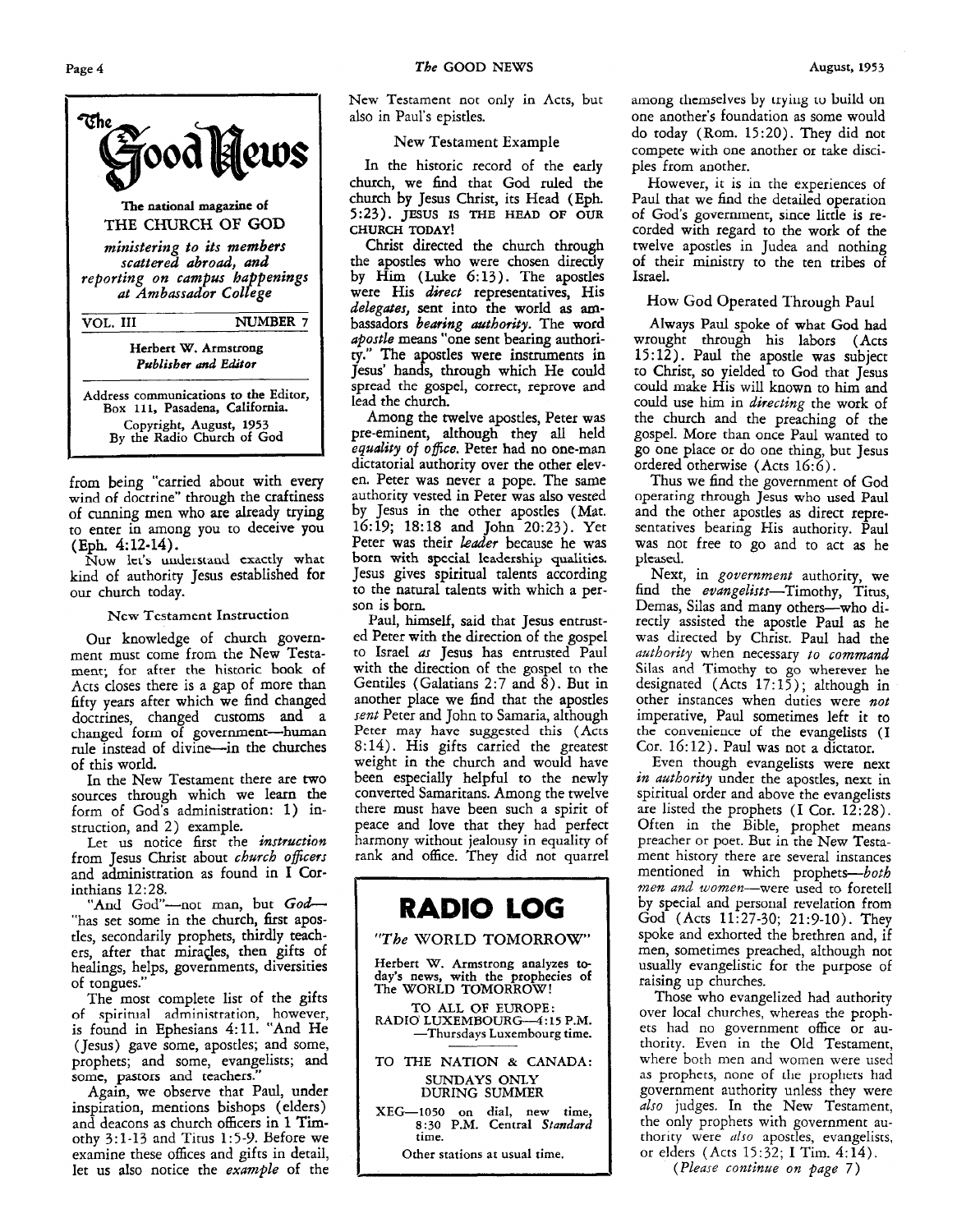# WHO Should **Perform** the *Marriage Ceremony* ?

*Does it make any difference who performs the marriage ceremony? Is it right that our young people should go to a justice of the peace or a minister of any denomination? Here is what young people NEED to know!* 

## *by Herman L. Hoeh*

WEDDING is undoubtedly the most<br>delightful event young people experience. It is the moment for which they have waited, perhaps months, or maybe years. You parents experienced the **same** joys when you were married, didn't you?

Mothers, especially, can't keep from the **natural** dcsirc to Live over again their marriages in their daughters. Just **ask** any husband!

Yet with **all** the joys, anticipations and hopes-as God intended marriage to be-there is also the **SERIOUS** side of marriage. Responsibility comes with it-financial, emotional, parental and spiritual problems present themselves. Marriage is indeed the most *serious*  can be united. But how few understand what is involved *before* they are married!

## World in Confusion

As our church is growing constantly each year, we are confronted with young people who inevitably do **as** God intended-they want to marry. It thus is becoming one of our great responsibilities to teach and train and prepare our young people who are anticipating marriage. How many of you wish now that you had understood what marriage and life were all about when you were young!

The very first principle which all children, and especially young couples planning to marry, should realize is that GOD ORDAINED MARRIAGE. He is the Author of this physical union. It is to Him that we should ultimately look for advice and counsel. He is the One who has explained **WHY** marriage has been ordained, **WHAT its** duties are. It is to God that we must go if we are to understand the truth about marriage ceremonies and WHO should perform them.

Let's understand what the Bible *reveals* about this most important union.

The world **is** in confusion. Each State has its own marriage laws. Every de-

nomination has its opinion about what constitutes marriage. But almost no one seems to *understand* the significance *of*  the Biblical revelation that *God* is the Author of marriage. Human beings go to human courts of law, they go to representatives of *this* world-justices of the peace and worldly ministers-to have **the nxariage** ceremony performed. Most everyone believes that some official of **this** world "binds" husband and wife.

Isn't that exactly how most of you were married? Of course, *God,* recognizing your hearts, did bind you. You were married, but it **was** God and not man, by the authority of **a** sovereign State, who bound you till death.

But is this the *way* God intended marriage to be solemnized? Now that you know the TRUTH, would you have the marriage ceremony performed in that manner-contrary to God's will?

God has overlooked our past mistakes, but let us teach our children the right way so they won't make the same mistakes.

## **Is** a Ceremony Wrong?

Some people who carelessly read the Bible have arrived at the mistaken notion that all ceremony is wrong.

Jesus attended a wedding at which he performed his first miracle-turning water into *wine.* The church is to be married to Christ at a "marriage supper,"<br>—a ceremony. It is a matter of the *kind* of ceremony that **is** imporrant. *God approves and sanctions ceremony,* but not the ritualistic practices that attend worldly social ceremonies which have no other purpose than exciting pride and vanity.

## The TRUE Marriage Ceremony

Not every detail in the marriage ceremony is revealed, but we *can* understand the principles. God was present at the first marriage-He brought Eve to Adam and gave her to be his wife. There was a time of festive rejoicing

at the marriage of Jacob (Gen. 29:22).

**A** simple ceremony is absolutely necessary to avoid the evils of fornication, adultery, bigamy and kindred practices that would result without a ceremony.

Marriage is a union, involving vows, which is BOUND BY GOD *through prayer*  (Matt. *19:6).* It *is* a *setting apart* of two young people to become husband and wife. Throughout the Bible, in ceremony, there is the constant example of setting apart for special purpose by PRAYER TO GOD and LAYING ON OF 8: 18). HANDS (Nm. 27:18-23; Acts 6:6;

How plain it is, then, that the marriage ceremony ought to be performed by one who stands as God's representative, since it is God who binds.

The ceremony ought to be performed by one whom God hears-one of God's ministers whose prayers God will **an**swer. How foolish to go to some one whom God doesn't hear to have the ceremony performed, and then go to God's minister to ask him for God's blessing.

The true ceremony should be performed by laying on of the minister's hands on the clasped hands of the couple and, through prayer to God, asking God to bind the couple according to His Word (Matt. 19:6). Of course, all legal requirements of the State should be attended to also.

## Young People Need Counsel

Before marriage, more than any other time, young people need advice. Most of you who are parents have come to realize this by hard experience. *You*  probably didn't have the kind of counsel you really needed. God did not intend that young people should go to ministers who do not even know the law of God for advice on problems which involve some of the most important spiritual and physical laws which God ordained.

But how are young people---perhaps *(Plectse coi~tiizue OIZ page 8)*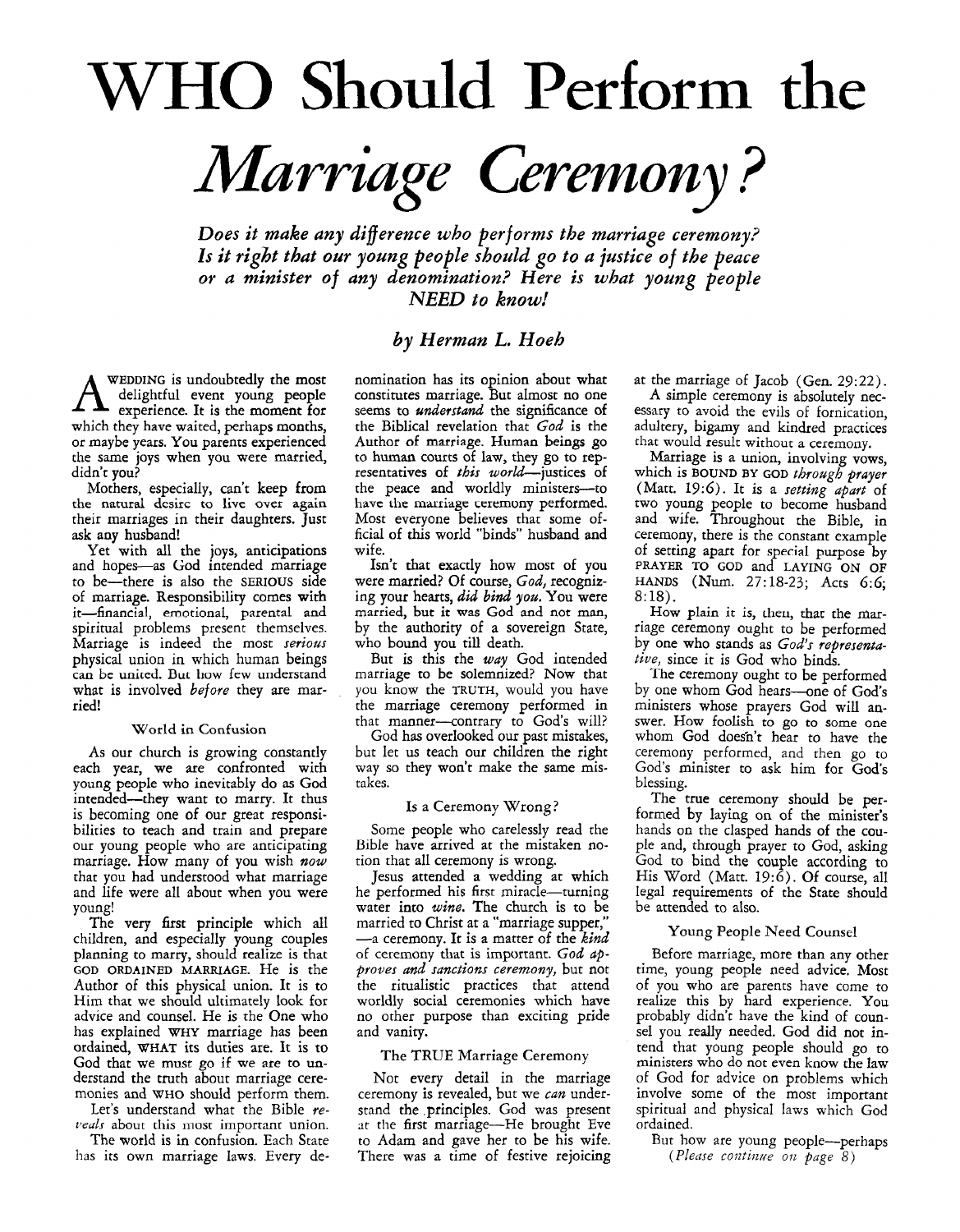



*Your questions answered in these columns! Your opportunity to have*  discussed those problems pertaining directly to members of God's church.

## Copies of The PLAIN TRUTH and **The** GOOD NEWS?

You are very fortunate, indeed, if you have preserved **all** your copies of the **PLAIN TRUTH** and the **GOOD NEWS.**  Many of you have not been able to do so, either because friends to whom you have loaned copies never returned them, or because you have not fully realized **WHY** you need to retain them.

Beginning with the July numbers, a new policy has been adopted, which **Mr.** Armstrong explained in the last issue of the GOOD **NEWS.** The **GOOD NEWS**  becomes the national magazine of our church-the medium in print through which we can **FEED THE FLOCK** 

The **GOOD NEWS** contains articles of special importance which *you* need to study and restudy constantly. Without back copies to which you can refer, you will not "be ready **ALWAYS** to give an answer *to every man* who asks you a reason" for the true faith that God has revealed to **His** church. *By experience we know* that unless you do restudy the artides you will gradually forget what you have read! The **GOOD NEWS** is also

## **Come to Tabernacle**

## *(Continued from #age 2)*

*enough* to get them to the Feast of Tabernacles. In this case, those having *more than enough* second tithe should help those who lack. Kemember, God doesn't expect the poor to save more than their small tenth, but *they must do their part!* God often blesses others however, with a larger tenth so they can help those who have less.

We find in Acts  $4:32-35$  that the early church helped its needy members and we try to follow this principle. If. there is not enough second tithe to take the entire family to the three great feasts, then just the man, as head of the family, should go (Deut. 16:16). The other members of the family are expected if circumstances permit, and God will help **us** work it out in time if we do our part. Of course, if the husband **is**  an unbeliever, the wife should certainly come anyway.

## Tithe for the Poor

In reading the reference given in Deut. 14:22-27, some of you may have wondered about the meaning of verses 28-29. In these verses, God is command-

What Should **You Do with Your** of immense help in teaching your chilthe Bible. That is **WH?!** you need to retain every copy.

The **PLAIN TRUTH is** now the evangelistic magazine to the world. It is edited especially for the public, but you need to study its striking articles on prophecy, general Christian living and doctrine.

Although you must **NOT** give or loan copies of The **GOOD NEWS,** because people may become *offended* by the "strong meat," you should feel free to give or loan copies of The **PLAIN TRUTH**  to sincerely interested friends. If your copy is not returned to you, *be sure to write us for another copy* so you will have a complete file of **all** issues of The **PLAIN** TRUTH.

The most satisfactory method of preserving the magazines is to buy a binder in which you can insert each new issue. **Yau** can punch two or three holes in the margin of each copy, according to the style binder you purchase. When you want to study any particular number, you can easily remove it. So be sure, *from now on,* to preserve every copy of both magazines!

ing another, altogether *different* tithe. Now don't be shocked! You may not have known it before, but God wants **us**  to save *one more tithe* every third year to help the poor and needy! This is *God's way* of providing money for charitable purposes.

In both Deut. 14:28-29 and Deut. 26: 12-15 we find this tithe commanded. It used to be set aside in every walled city, "within thy gates" (Deut. 26:12). But now many poor are so far away that we simply send it wherever needed. This third tithe is to be saved *only every third year.* 

Since the laws of letting the land rest, releasing the poor debtors, etc. were based on a cycle of *seven years,* we are to save this special tithe in the third and sixth years out of every seven year period. None **of** you were really God's children-spiritually Israelites (Gal. 3: 29)-until you were converted and baptized. So you won't save this third tithe until the third **year** after you were converted.

Remember that this tithe is *for* the poor and needy. If you are really in financial straits God *does not expect you to snve this tithe!* This is a matter between you and God alone, and you

should be honest about it before Him. This tithe **is** *for* the poor, not *from*  the poor!

And remember that this special tithe is *only* to be saved every third and sixth year out of seven.

Some of you may think that paying Gods (not yours!) *fist tithe* to His work, saving a *second tithe* with which to attend His feasts, and, every third year only, saving an additional *third tithe* to give the poor and needy is going to be impossible. That's what the *world* believes! But we are not of the world but of *the household of faith.* 

Do you **think** God **has** commanded you to do something which He knows you will be unable to perform? **NO!**  Those of **us** who have saved these three tithes know by **EXPERIENCE** that God is able to bless us sufficiently that we abound to every good work (11 Corinthians 9:6-8). IIe is doing it this moment for many of the brethren and he will do it for you. You just do YOUR part, and God will be faithful to do HIS!

## Historical Example

**A** most convincing example from a reliable historical source of how the Jews paid these tithes is given in the book of Tobit. This book is found in the Apocrypha-a collection of Jewish history and writings covering and extending beyond the period between the Old and New Testaments.

These writings were not inspired but they give us much reliable information. Tobit was a man of the tribe of Naphtali, which was among the ten tribes of Israel taken captive by Assyria. He continued to keep the commandments of God even after the rest of his tribe began offering sacrifices to Baal and leaving their land of captivity for Northwestern Europe where Israel is today.

In the third paragraph of the book of Tobit, he tells us, "But I alone went many a time to Jerusalem for the festivals, as the Scripture commands all Israel with an everlasting decree, taking with me the first fruits and the tenth part of my crops and my first shearings, and I would give them to the priests. the sons of Aaron, at the altar. A tenth part of all my produce **1** would give to the sons of Levi, who officiated at jerusalem, and *another tenth* I would sell, and go and spend the proceeds in Jerusalem each year, and a *third tenth* I would give to those to whom it was fitting to give it, as Deborah my grandmother had instructed me-for I was left an orphan of my father."

Thus we see that the Israelites had always understood that they were to save all three tithes, and that each one was to be used *for a different purpose.*  God's commandments are not hidden

**I**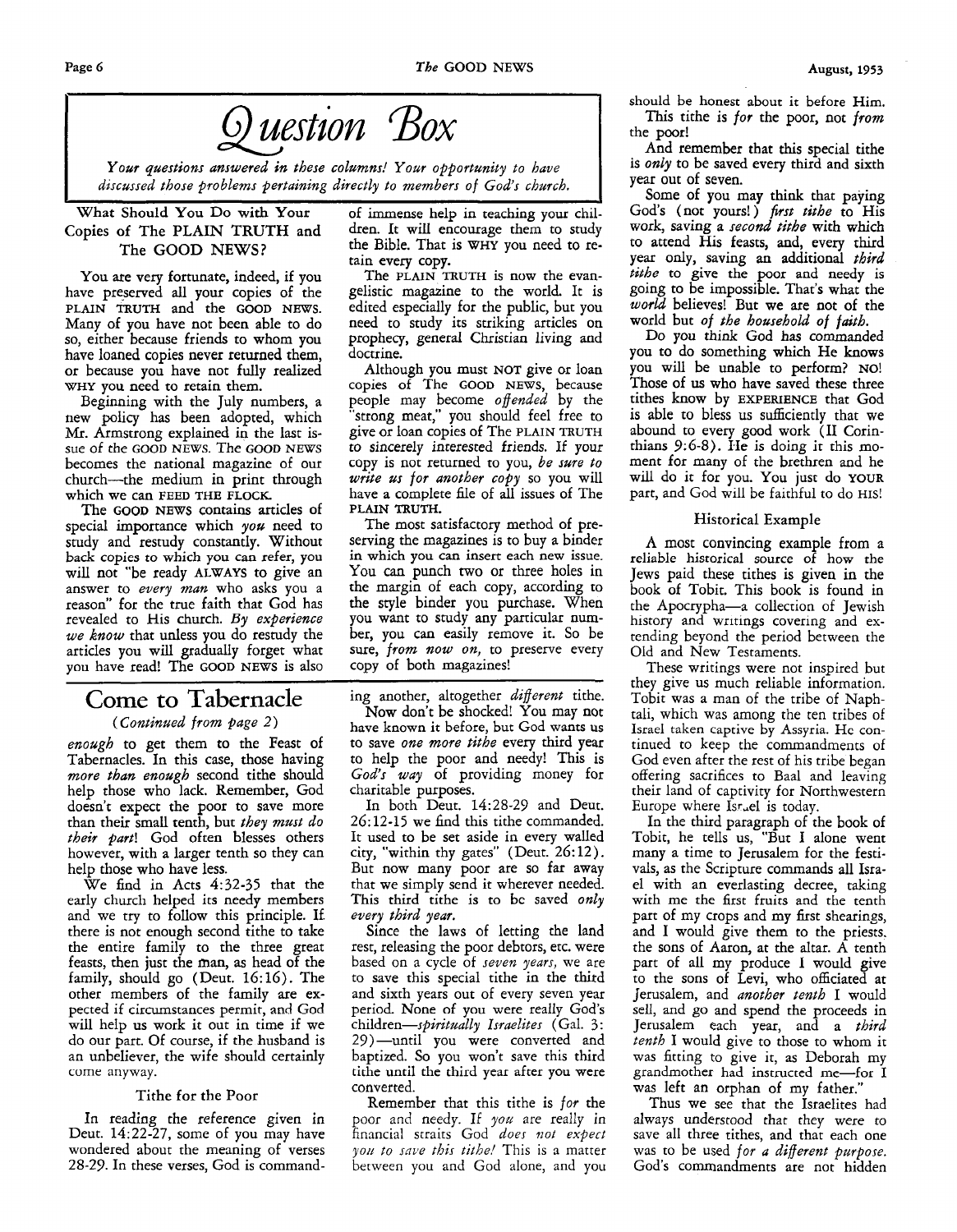from anyone **who** sincerely desires to know the truth.

Are you living by every word of *God?*  Let us obey our own spiritual Father by keeping **His** annual Holy Days and saving the tithes that He has commanded!

## The Great Blessings

Obeying these commands of God will bring greater blessings than you have ever experienced! Hundreds of you have written us asking, "How can we have fellowship with other true believers"? God in His infinite wisdom knew that His children should congregate for instruction and fellowship. That is *why*  God blessed us by giving us His annual festivals.

Saving your second tithe will make the joyous privilege of attending these festivals possible. Because God has commanded this special tithe, He is bound to help you fulfill this command. If you do YOUR part, you can know that God will enable you to attend His Holy Days!

Do you realize what this means?

It means that God is commanding **us,**  instructing us-and will **BLESS us** that we may take a *vacation* in joyous fellowship with His people! This is the time to take your vacation. It is a time when God will make it possible for *all* His children to rest from their regular duties and to worship and *rejoice* together in His festivals.

So by all means come *to* the Tabernacle!

When? At the time God has setat His three great spiritual feasts each year.

*How?* By setting aside your second tithe regularly which God has commanded that you use in attending His Holy Days.

Why? Because your Creator knows that you *need* the spiritual fellowship made possible by these festivals. He has commanded you to attend.

Honestly, you can't afford **NOT** to attend God's festivals! Write us if you wish future help and information on God's festivals. Also be sure to write **US** if you plan to attend so that all arrangements can be made in advance.

God has made your presence possible *if you do your part!* Are you willing?

## Government in Our Church

*(Continued from page 4)* 

'The evangelists, under the direction of Paul the apostle, preached-evange*list* means an announcer of good news -made converts, esrahlished local churches and appointed elders and deacons (Titus 1:5), and visited estabauthority over Local *oficers.* The apostle Paul commanded Timothy to reprove and rebuke publicly any elder that sinned so that the congregation would fear to do wrong (I Tim. **5:19-20).**  'The evangelists ministered to the brethren, corrected them and encouraged them whenever and wherever it was impossible for the apostle Paul.

#### Government **in** Local Congregations

Jesus commissioned the apostles to preach the gospel *to the* world and gave them the assistance of evangelists. But He **also** told Peter to "feed my sheep"  $(John 21:15-17).$ 

Peter called himself a fellow-elder  $(I$  Peter 5:1) even though he was also an apostle. Paul designated himself **as**  a *teacher* of the Gentiles (I Tim. 2:7) though he was also an apostle.

The term elder or teacher is used to designate the general office of authority in *the local* congregations, in which the apostles and evangelists spent part of their time. Acts 20:7 and 28 plainly prove that there were often several elders (called **also** bishops or overseers) in a local church. It was their duty to preach, teach and rule by example, as shepherds and not lords, not for "filthy lucre" but **out** of love.

In **I** Corinthians **12:28** and Ephesians *4:* 11 we find only the mention of pastors and teachers rather than bishops, elders, presbyters or overseers, but they represent the same general office of authoriy **in** the local churches.

#### Duties of Elders

The word pastor means a "shepherd." He is one who tends the flock. Jesus not only is the Chief Apostle and High Priest (Hebrews **3:l);** He **is also** the Chief Shepherd and Bishop of the church of God **(I** Peter **5:4;** 2:25). Peter is not the bishop of bishops. There is only One Supreme Pastor or Shepherd over the entire church-Jesus Christ (John  $10:16$ ).

But over each local church congregation there **is** also a local pastor directly under the apostles and evangelists. He is the presiding elder or bishop over other elders in **a** local congregation. Notice that in the gathering at Jerusalem, recorded in Acts 15, there were many elders in Jerusalem, together with the apostles. Yet it was James-not the apostle James, but the brother of Jesus -who, in the capacity of pastor in authority over the other elders, voiced his decision (Acts 15: *14).* 

**All** elders must be apt to teach (I Tim. **3:2),** hence they are called teach- ers in **I** Cor. 12:28 and Eph. *4:ll.*  Elders who rule well are to be highly respected *for* their works' sake, especially those who labor in preaching and teaching (I Tim. *5* : 17).

The congregations are admonished to submit to the elders (I Peter 5:5).

The members do not elect and dismiss elders, nor do they vote on doctrines which the elders are to preach. Rather, elders are chosen by the apostle, or **as** he directs and authorizes, by an evangelist, according to the qualifications given in the letters to Timothy and Titus. Elders must first be proven before they are to be ordained by the laying on of hands with prayer and fasting (I Tim. *5:22).* Thus there may be in local congregations those who are able to teach, but who must *hst* be proven sound in the faith, even though they might "desire the office of a bishop.

Here, then, is the spiritual government of God in the early **church** plainly stated: The Father manifested His will to Jesus, the living Head of our church, Who in turn manifested His will to the apostles. They in turn instructed the evangelists in carrying out the gospel. The evangelists, together with the apostles, taught the elders who presided over the local congregations. In each congregation was a presiding pastor, usually with other elders, who taught the members. There was no membership politics, nor voting on church offices or doctrines. The elders ruled the local church, but were *not*  ruled *by* the congregation or **lay** boards.

## Office of Deacon

Paul wrote to the Corinthians that *beside* the spiritual administration, there was also a *physical* administration made up of helps or helpers, usually referred to in Scripture **as** deacons. They were physical or material helpers, who waited on tables, did janitor work and many other physical duties.

Philip, originally *ordained* as one of seven deacons to serve at tables (Acts 6: 6), was so filled with the Holy Spirit that he later became an evangelist (Acts 21:8). Those who helped in material duties were sometimes called "ministers" in old English usage. The apostles Barnabas and Paul had Luke and John **Mark** to minister to them (Acts 13:5). Today, however, the term "minister" is used to designate a pastor.

Elderly women also helped in physical needs. Paul wrote to the saints at Rome: "I commend unto you Phebe our sister, which is a servant (the original word means *helper)* . . . that ye receive her in the Lord, as becometh saints, and that ye assist her in whatsoever business she hath need of you: for she has been a succorer of many, **and** of myself also"  $(Rom. 16:1)$ . They usually were aided by the church **as** they were widows over